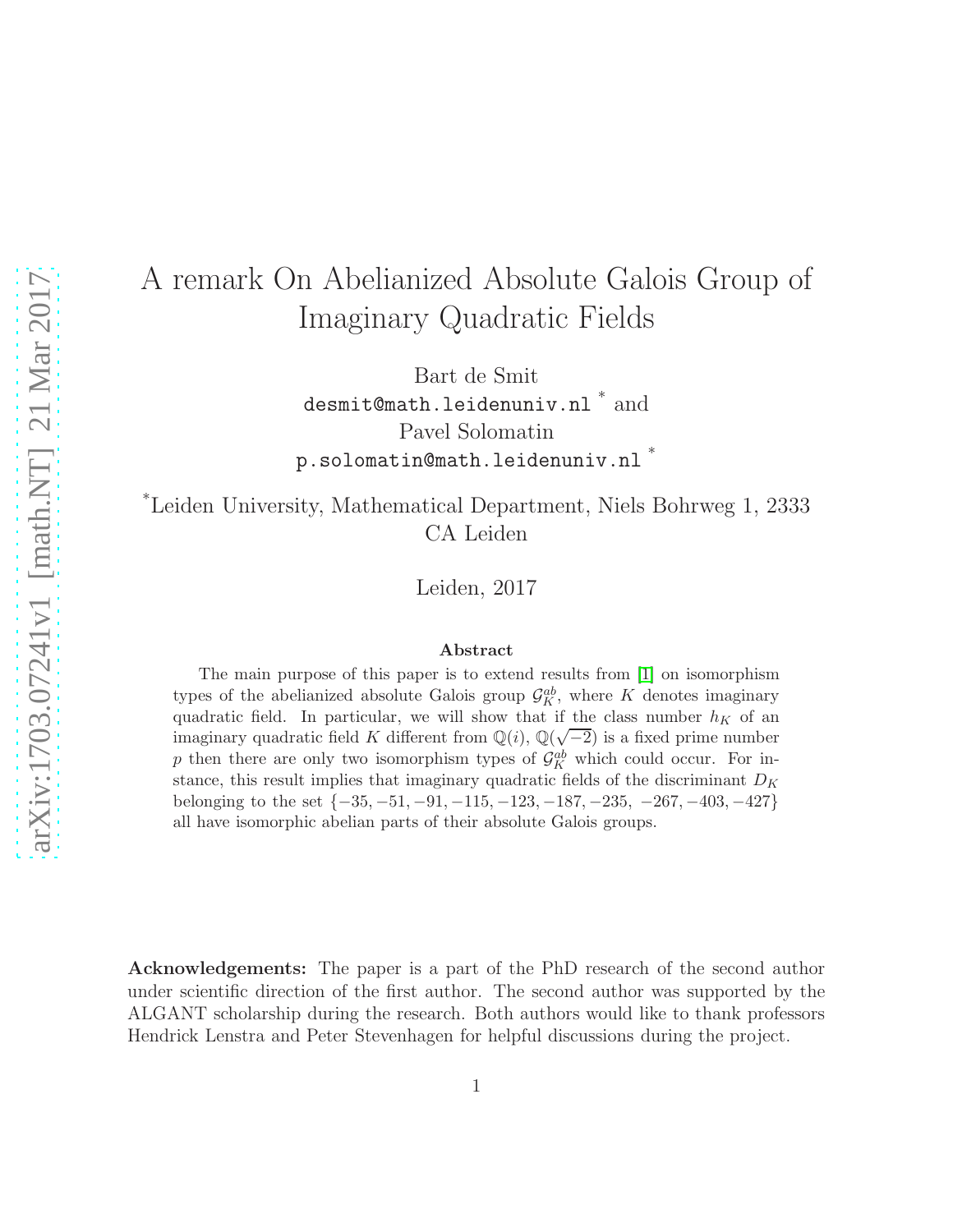## <span id="page-1-3"></span><span id="page-1-2"></span>1 Introduction

### 1.1 Motivation

Let K be a global field, i.e. either a finite extension of the field  $\mathbb Q$  of rational numbers or a field of functions on a smooth projective geometrically connected curve X over a finite field k. In the first case K is a number field and in the later case K is a global function field. An interesting question to ask is: what kind of information about  $K$ one could recover from various subgroups of the absolute Galois group  $\mathcal{G}_K = \text{Gal}(K^{sep} :$  $K$ ) associated to  $K$ ? The famous theorem on Neukirch and Uchida states that the isomorphism types of  $\mathcal{G}_K$  considered as topological group determines the isomorphism class<sup>[1](#page-1-0)</sup> of the field K. A question concerning the abelian part  $\mathcal{G}_K^{ab}$  of  $\mathcal{G}_K$  has attracted much attention since the work [\[4\]](#page-9-1) where in particular it was shown that there exists an example of imaginary quadratic fields with different class-groups and with isomorphic  $\mathcal{G}_{K}^{ab}$ . A dramatic improvement was achieved in the paper [\[1\]](#page-9-0), where authors produced a lot of new examples of non-isomorphic imaginary quadratic fields which share the same isomorphism type of  $\mathcal{G}_{K}^{ab}$  and also showed that there are infinitely many isomorphism types of profinite groups which could occur as  $\mathcal{G}_{K}^{ab}$ . Moreover, based on their computations they made a conjecture that there are infinitely many imaginary quadratic fields with  $\mathcal{G}_K^{ab} \simeq$  $\widehat{\mathbb{Z}}^2 \times \prod_{n \in \mathbb{N}} \mathbb{Z}/n\mathbb{Z}$ , where  $\widehat{\mathbb{Z}}$  denotes the group of pro-finite integers.

Motivated by the above results authors of the present paper started working on the question about isomorphism type of  $\mathcal{G}_K^{ab}$  where K denotes a global function field. For a global function field K of characteristic p with the exact constant field  $\mathbb{F}_q$ ,  $q = p^n$  we defined the invariant  $d_K$  as a natural number such that  $n = p^k d_K$  with  $gcd(d_K, p) = 1$ . Let  $Cl^{0}(K)$  denotes the degree zero part of the class-group of K. In other words  $Cl^{0}(K)$ is the abelian group of  $\mathbb{F}_q$ -rational points of the Jacobian variety associated to the curve X. In the pre-print [\[2\]](#page-9-2) we proved the following result:

<span id="page-1-1"></span>**Theorem 1.** Suppose K and K' are two global function fields, then  $\mathcal{G}_K^{ab} \simeq \mathcal{G}_{K'}^{ab}$  as profinite groups if and only if the following three conditions hold:

- 1. K and  $K'$  share the same characteristic  $p$ ;
- 2. Invariants  $d_K$  and  $d_{K'}$  coincide:  $d_K = d_{K'}$ ;
- 3. The non p-parts of class-groups of  $K$  and  $K'$  are isomorphic:

$$
\text{Cl}_{non-p}^0(K) \simeq \text{Cl}_{non-p}^0(K').
$$

<span id="page-1-0"></span> $1_{\text{up}}$  to Frobenius twist in the case of function fields.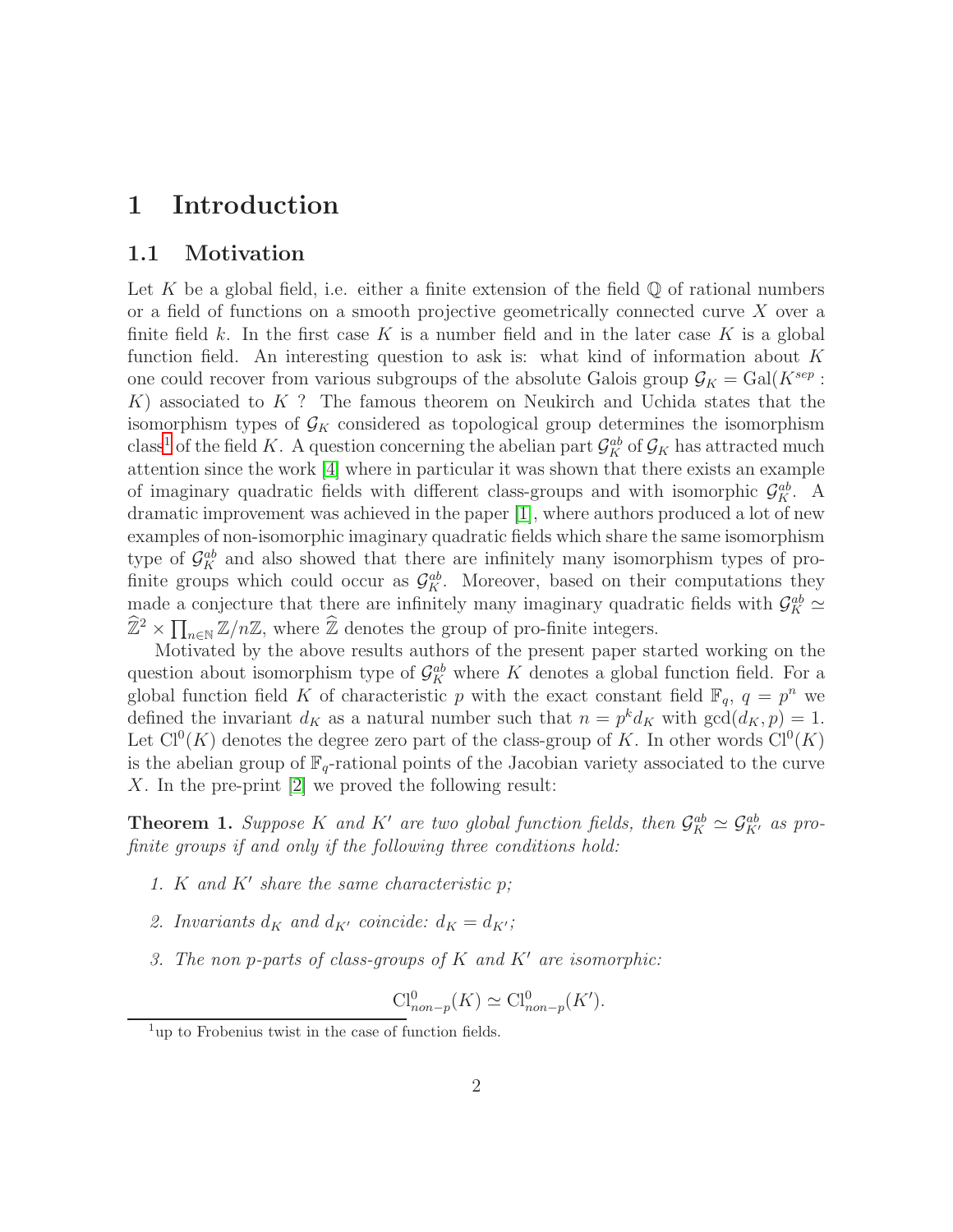In particular, two function fields with the same exact constant filed  $\mathbb{F}_q$  have isomorphic  $\mathcal{G}_K^{ab}$  if and only if they have isomorphic  $\text{Cl}_{non-p}^0(K)$ .

An important remark is our proof actually provides a *description of isomorphism* type of  $\mathcal{G}_{K}^{ab}$ . Let  $\mathcal{T}_{K}$  denotes the topological closure of the torsion of  $\mathcal{G}_{K}^{ab}$ . We showed that the isomorphism type of  $\mathcal{T}_K$  depends only on the cardinality q of the constant field of K and actually gave an explicit description of the group  $\mathcal{T}_K$  in terms of q only. We also constructed an isomorphism of abelian groups:

$$
\mathrm{Cl}^0_{non-p}(K) \simeq (\mathcal{G}_K^{ab}/\mathcal{T}_K)[\text{tors}].
$$

In the proof of the theorem [1](#page-1-1) we showed that the isomorphism type of  $\mathcal{G}_{K}^{ab}$  is determined by isomorphism types of these two groups:  $\mathcal{T}_q$  and  $\text{Cl}^{\hat{0}}_{non-p}(K)$ . The main step is to prove that given groups  $\mathcal{T}_K$  and  $\text{Cl}_{non-p}^0(K)$  there exists a unique isomorphism type of a pro-finite abelian group  $\mathcal{D}_K$  such that the following holds:

- 1. There exists an exact sequence:  $0 \to \mathcal{T}_K \to \mathcal{D}_K \to \mathrm{Cl}^0_{non-p}(K) \to 0;$
- 2. All torsion elements of  $\mathcal{D}_K$  are in  $\mathcal{T}_K$ .

Finally, combining all results of our paper one has:

**Corollary 1.** For a global function field  $K$  of characteristic p there exists an isomorphism of topological groups:

$$
\mathcal{G}_K^{ab} \simeq \widehat{\mathbb{Z}} \times \mathbb{Z}_p^{\infty} \times \mathcal{D}_K.
$$

Our result in the imaginary quadratic field case is quite similar to this statement.

### <span id="page-2-1"></span>1.2 The Statement of the Theorem

The main purpose of the present paper is to use technique from [\[2\]](#page-9-2) in order to extend results of the paper [\[1\]](#page-9-0). Let K be an imaginary quadratic field different from  $\mathbb{Q}(i)$ ,  $\mathbb{Q}(\sqrt{-2})$ . Let  $\mathcal{T} = \prod_n \mathbb{Z}/n\mathbb{Z}$  and let  $\text{Cl}(K)$  denotes the ideal class group of K. Summarising results of [\[1\]](#page-9-0) we have:

<span id="page-2-0"></span>**Theorem 2.** In the above settings the following holds:

- 1. There exists an exact sequence of topological groups:  $0 \to \widehat{\mathbb{Z}}^2 \times \mathcal{T} \to \mathcal{G}_K^{ab} \to \text{Cl}(K) \to 0;$
- 2. The topological closure  $\mathcal{G}_{K}^{ab}$  [tors] of the torsion subgroup of  $\mathcal{G}_{K}^{ab}$  is  $\mathcal{T}$ ;
- 3. The torsion subgroup of the quotient  $\mathcal{G}_{K}^{ab}/\mathcal{T}$  is trivial if and only if  $\mathcal{G}_{K}^{ab} \simeq \widehat{\mathbb{Z}}^2 \times \mathcal{T}$ ;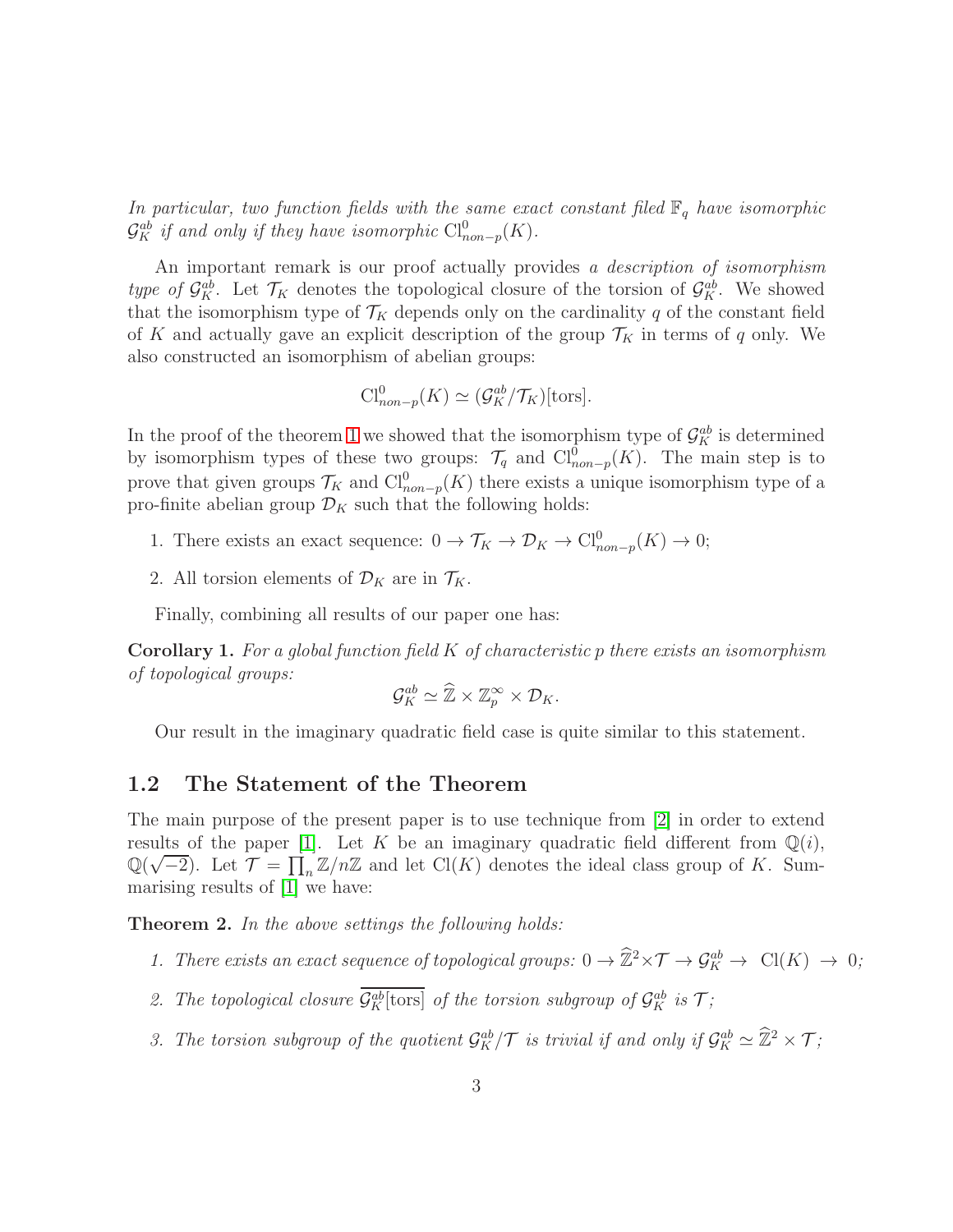4. There exist an injective map from  $(\mathcal{G}_{K}^{ab}/\mathcal{T})$  [tors] to  $Cl(K)$  and an algorithm with input K and output whether the group  $(\mathcal{G}_{K}^{ab}/\mathcal{T})$  [tors] is trivial or not.

 $\Box$ 

Proof. See theorem 3.5, 4.4 and 5.1 from [\[1\]](#page-9-0).

Let us call the image of  $(\mathcal{G}_K^{ab}/\mathcal{T})$  [tors] in Cl(K) as Cl<sup>split</sup>(K). Roughly speaking our main result states that isomorphism type of  $\mathcal{G}_K^{ab}$  is uniquely determined by the isomorphism type of  $Cl^{split}(K)$ . More concretely, we will prove that given groups  $\mathcal T$  and  $Cl^{split}(K)$  there exists a unique isomorphism type of a pro-finite abelian group  $\mathcal{D}_K$  such that the following holds:

- 1. There exists an exact sequence:  $0 \to \mathcal{T} \to \mathcal{D}_K \to \mathrm{Cl}^{split}(K) \to 0;$
- 2. All torsion elements of  $\mathcal{D}_K$  are in  $\mathcal{T}$ .

Then the main result of the present paper could be stated as:

<span id="page-3-0"></span>**Theorem 3.** Let K be an imaginary quadratic field different from  $\mathbb{Q}(i)$ ,  $\mathbb{Q}(\sqrt{-2})$ . There exists an isomorphism of topological groups  $\mathcal{G}_K^{ab} \simeq \mathcal{D}_K \times \widehat{\mathbb{Z}}^2$ .

The above theorem extends results of the theorem [2](#page-2-0) as follows:

Corollary 2. For a fixed prime number p and an imaginary quadratic field K with classnumber  $h_K = p$  there are only two isomorphism types of  $\mathcal{G}_K^{ab}$  which could occur: either  $\text{Cl}^{split}(K) = 0$  or  $\text{Cl}^{split}(K) \simeq \mathbb{Z}/p\mathbb{Z}$ . In particular, it was shown in [\[1\]](#page-9-0) that imaginary quadratic fields with the discriminant  $D_K$  occurring in the list  $\{-35, -51, -91, -115,$  $-123, -187, -235, -267, -403, -427$  all have class-number 2 and have non-trivial  $Cl^{split}(K)$ , therefore they all share the same isomorphism class of  $\mathcal{G}_K^{ab}$ .

## <span id="page-3-1"></span>2 The Proof

Our goal in this section is to prove theorem [3.](#page-3-0) We will do this in two steps. First, we will show that there exist a pro-finite group  $\mathcal{D}_K$  and an isomorphism  $\mathcal{G}_K^{ab} \simeq \mathcal{D}_K \times \hat{\mathbb{Z}}^2$ . Then we will show that the group  $\mathcal{D}_K$  is uniquely determined by the isomorphism class of the abelian group  $Cl^{split}(K)$ , provided  $K \neq \mathbb{Q}(i)$ ,  $\mathbb{Q}(\sqrt{-2})$ .

Since each pro-finite abelian group is isomorphic to the limit of finite abelian groups, by the Chinese remainder theorem we have that it is also isomorphic to the product over prime numbers of its primary components. We will work with these components separately instead of working with the whole group.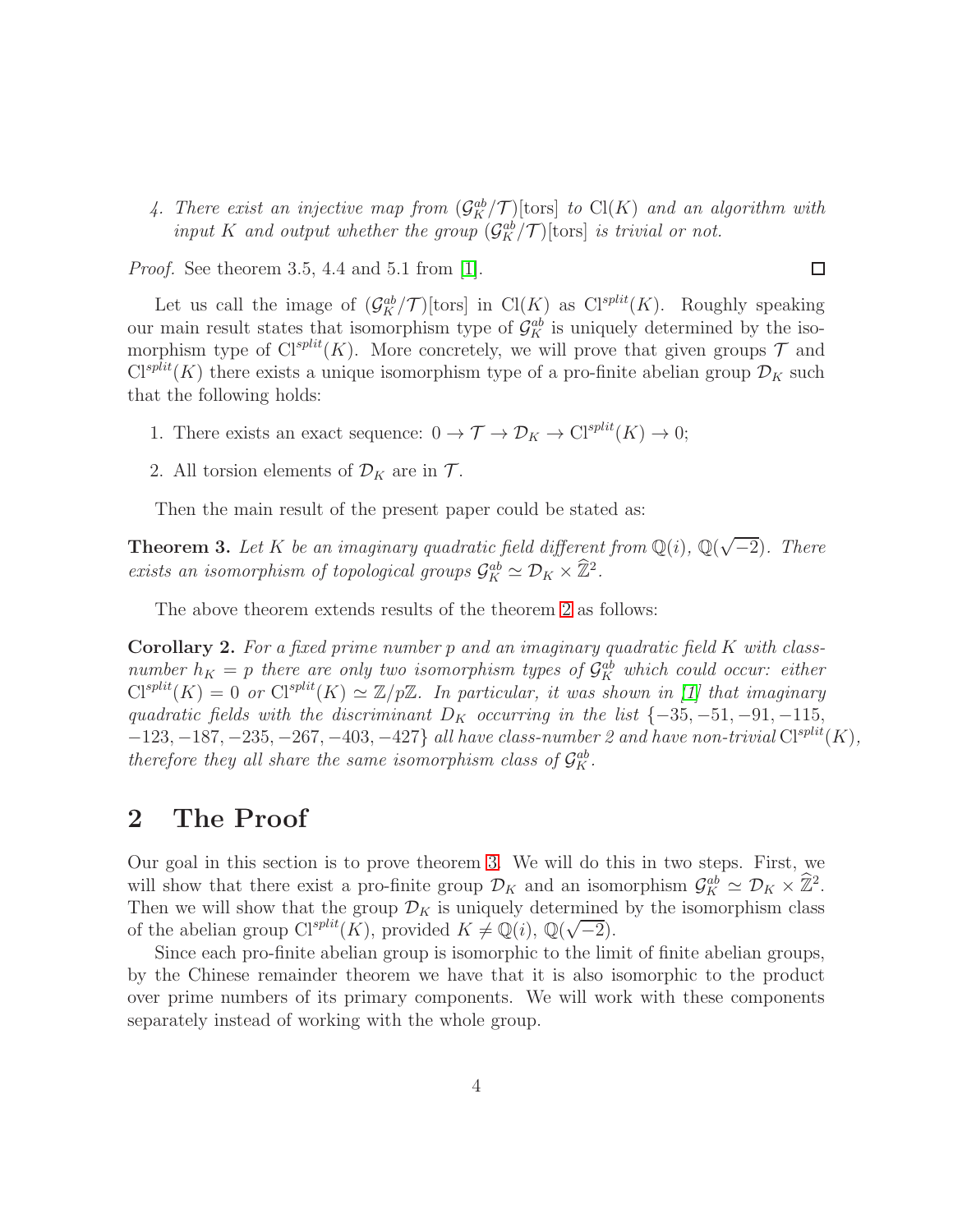## <span id="page-4-2"></span>2.1 Proof of Splitting

Consider the exact sequence mentioned in the theorem [2:](#page-2-0)

$$
0 \to \widehat{\mathbb{Z}}^2 \times \mathcal{T} \to \mathcal{G}_K^{ab} \to \mathrm{Cl}(K) \to 0 \tag{1}
$$

Taking a prime number  $l$  we get the following exact sequence of pro- $l$  abelian groups:

<span id="page-4-0"></span>
$$
0 \to \mathbb{Z}_l^2 \times \mathcal{T}_l \to \mathcal{G}_{K,l}^{ab} \to \mathrm{Cl}_l(K) \to 0,
$$
\n<sup>(2)</sup>

where  $\mathcal{T}_l = \prod_{k \in \mathbb{N}} \mathbb{Z}/l^k \mathbb{Z}$  and  $\mathbb{Z}_l$  denotes the group of *l*-adic integers. If Cl<sub>l</sub>(K) is the trivial group then obviously  $\mathcal{G}_{K,l}^{ab} \simeq \mathbb{Z}_l^2 \times \mathcal{T}_l$ . Our goal is to describe the isomorphism type of  $\mathcal{G}_{K,l}^{ab}$  in the case where  $\text{Cl}_{l}(K)$  is not the trivial group. By the theorem [2](#page-2-0) we know that  $\mathcal{T}_l$  is the closure of the torsion subgroup of  $\mathcal{G}_{K,l}^{ab}$ . Note that  $\mathcal{T}_l$  is a closed subgroup and hence the quotient is also pro-l group. Taking the quotient of the sequence [2](#page-4-0) by  $\mathcal{T}_l$ we obtain:

$$
0 \to \mathbb{Z}_l^2 \to \mathcal{G}_{K,l}^{ab}/\mathcal{T}_l \to \mathrm{Cl}_l(K) \to 0.
$$

Since  $\mathbb{Z}_l$  is torsion free we have  $(\mathcal{G}_{K,l}^{ab}/\mathcal{T}_l)$  [tors] maps invectively to  $\text{Cl}_l(K)$  which is finite. Denoting the group  $\mathcal{G}_{K,l}^{ab}/\mathcal{T}_l$  by  $B_l$  we get isomorphism of topological groups<sup>[2](#page-4-1)</sup>:  $B_l \simeq$  $B_l$ [tors]  $\oplus B'_l$ , where  $B'_l$  denotes the non-torsion part of  $B_l$ . Since  $\mathbb{Z}_l$  is torsion free we also have the following exact sequence:

$$
0 \to \mathbb{Z}_l^2 \to B'_l \to \mathrm{Cl}_l(K)/\phi(B_l[\mathrm{tors}]) \to 0.
$$

Since  $B'_l$  is torsion free this exact sequence implies  $B'_l$  is a free  $\mathbb{Z}_l$ -module of rank two and hence  $B'_l \simeq \mathbb{Z}_l^2$  $\frac{2}{l}$ .

Let us denote the quotient map  $\mathcal{G}_{K,l}^{ab} \to \mathrm{Cl}_l(K)$  by  $\phi$ . In notations from the introduction  $\phi(B_l[\text{tors}]) = \text{Cl}^{split}(K)$ . Consider the pre-image  $\mathcal{D}_l \subset \mathcal{G}_{K,l}^{ab}$  of the group  $\phi(B_l[\text{tors}]) \subset \text{Cl}_l(K)$ . Note that  $\mathcal{D}_l$  is closed subgroup and we have the following exact sequence:

$$
0 \to \mathcal{T}_l \to \mathcal{D}_l \to \phi(B_l[\text{tors}]) \to 0.
$$

<span id="page-4-1"></span><sup>&</sup>lt;sup>2</sup>This is true because  $B_l$  [tors] is finite.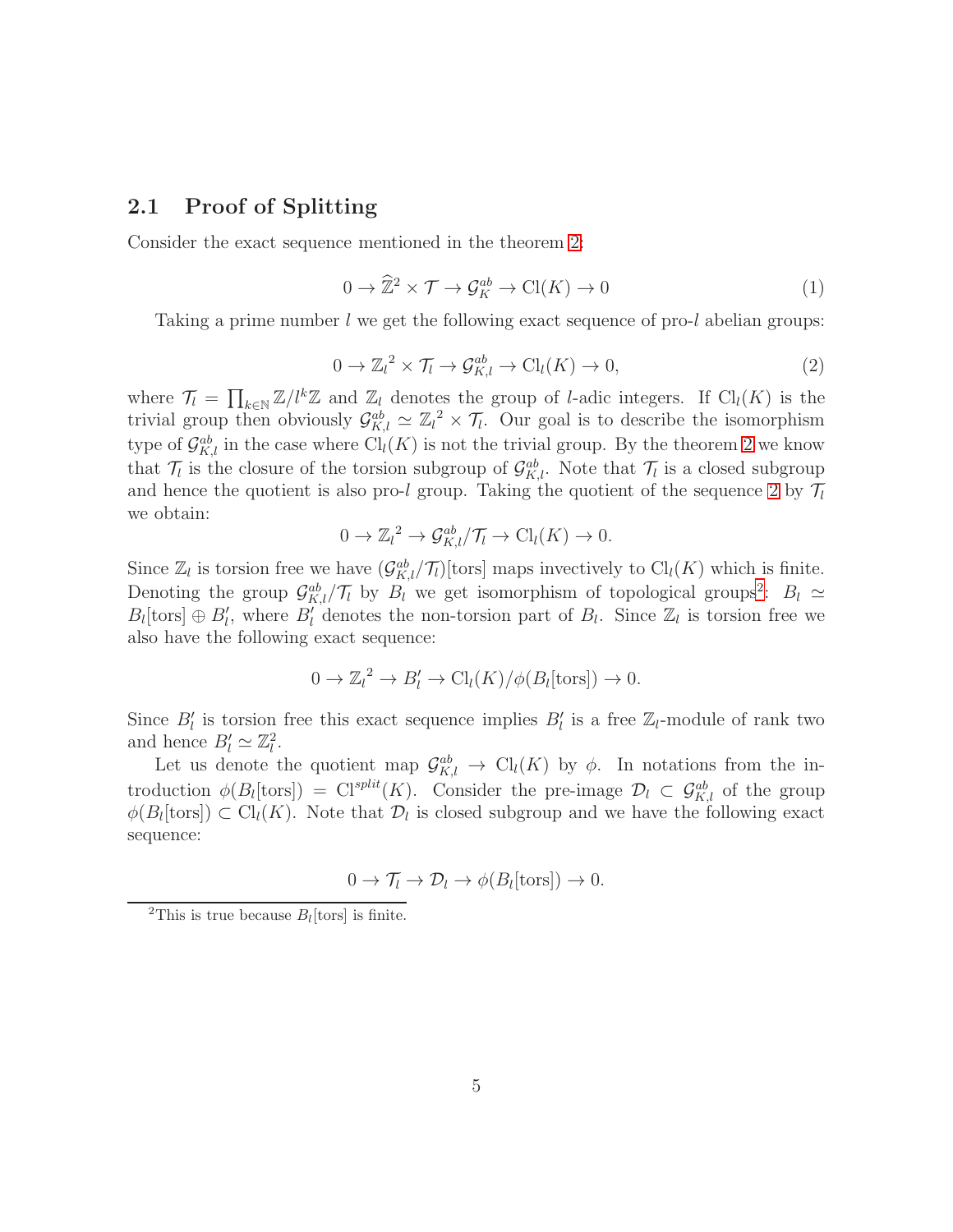Summing up we have the following commutative diagram of pro-l abelian groups:



Now consider the exact sequence coming from the medium column of the above diagram:

$$
0 \to \mathcal{D}_l \to \mathcal{G}_{K,l}^{ab} \to B'_l \to 0.
$$

We know that  $B'_l \simeq \mathbb{Z}_l^2$  $\mathbb{Z}_l$ , but  $\mathbb{Z}_l$  is a projective module and hence we could split this sequence to obtain isomorphism:  $\mathcal{G}_{K,l}^{ab} \simeq \mathcal{D}_l \times B_l' \simeq \mathcal{D}_l \times \mathbb{Z}_l^2$  $\ell_i^2$ , which finishes the first step.

## <span id="page-5-1"></span>2.2 Proof of Uniqueness

Our main result is to show that the group  $\mathcal{D}_l$  is determined uniquely by the isomorphism type of  $\phi(B_l[\text{tors}]) = \text{Cl}^{split}(K)$ . Consider the exact sequence:

$$
0 \to \mathcal{T}_l \to \mathcal{D}_l \to \mathrm{Cl}^{split}(K) \to 0
$$

We know that the closure of the torsion subgroup of  $\mathcal{G}_{K,l}^{ab}$  is  $\mathcal{T}_l$  therefore,  $\mathcal{D}_l$  contains no torsion elements apart from elements of  $\mathcal{T}_l$ . Our goal is to prove:

<span id="page-5-0"></span>**Theorem 4.** Given pro-l abelian group  $\mathcal{T}_l \simeq \prod_{k \in \mathbb{N}} \mathbb{Z}/l^k \mathbb{Z}$  and a finite abelian l-group A there exists a unique isomorphism type of pro-l abelian group  $\mathcal{D}_l$  such that the following holds:

- 1. There exists an exact sequence of pro-l abelian groups:  $0 \to \mathcal{T}_l \to \mathcal{D}_l \to A \to 0;$
- 2. The topological closure of the torsion subgroup of  $\mathcal{D}_l$  is  $\mathcal{T}_l$ :  $(\mathcal{D}_l)$ [tors] =  $\mathcal{T}_l$ .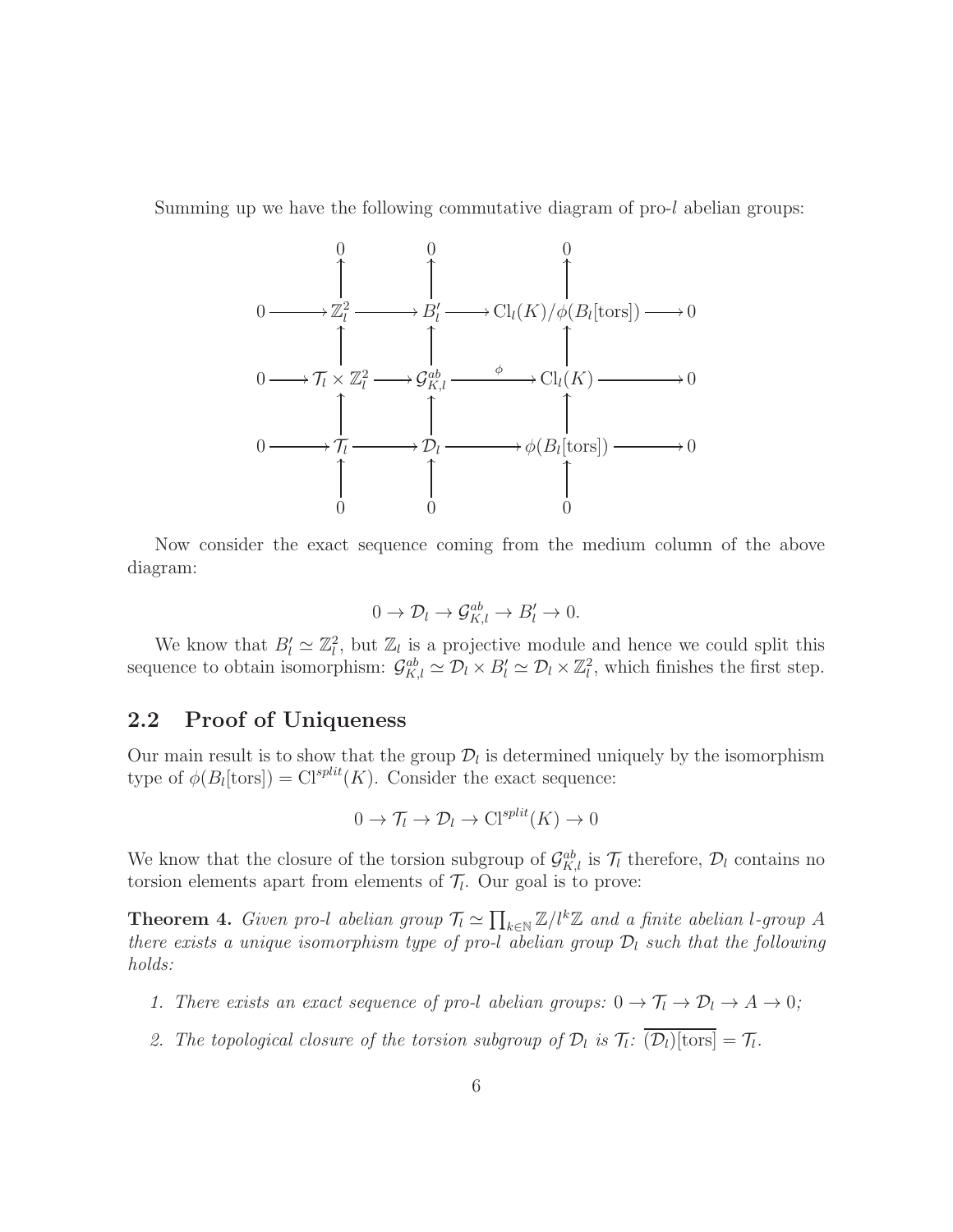The key idea in the proof is to use the Pontryagin duality for locally compact abelian groups to reduce the question about pro-l groups to the more elementary question about discrete torsion groups and then use the following theorem:

<span id="page-6-0"></span>**Theorem 5.** Let  $\{C_i\}$  be a countable set of finite cyclic abelian *l*-groups with orders of  $C_i$  are not bounded as i tends to infinity and let A be any finite abelian l-group. Then up to isomorphism there exists a unique torsion abelian l-group B satisfying two following conditions:

- 1. There exists an exact sequence:  $0 \to A \to B \to \bigoplus_{i>1} C_i \to 0;$
- 2. A is the union of all divisible elements of B:  $A = \bigcap_{n>1} nB$ .

Proof. See [\[2\]](#page-9-2).

We will show that the Pontryagin dual of the exact sequence  $0 \to \mathcal{T}_l \to \mathcal{D}_l \to$  $Cl<sup>split</sup>(K) \rightarrow 0$  satisfies conditions of the theorem [5](#page-6-0) and therefore  $\mathcal{D}_l$  is uniquely determined, since its Pontryagin dual  $(D_l)^{\vee}$  is uniquely determined.

 $\Box$ 

## <span id="page-6-1"></span>2.2.1 The Pontryagin duality

We need to recall some properties of the Pontryagin duality for locally compact abelian groups. A good reference including some historical discussion is [\[3\]](#page-9-3). Let  $\mathbb T$  be the topological group  $\mathbb{R}/\mathbb{Z}$  given with the quotient topology. If A is any locally compact abelian group one consider the Pontryagin dual  $A^{\vee}$  of A which is the group of all continuous homomorphism from  $A$  to  $\mathbb T$ :

$$
A^{\vee} = \text{Hom}(A, \mathbb{T}).
$$

This group has the so-called compact-open topology and is a topological group. Here we list some properties of the Pontryagin duality we use during the proof:

- 1. The Pontryagin duality is a contra-variant functor from the category of locally compact abelian groups to itself;
- 2. If A is a finite abelian group treated with the discrete topology then  $A^{\vee} \simeq A$ non-canonically;
- 3. We have the canonical isomorphism:  $(A^{\vee})^{\vee} \simeq A$ ;
- 4. The Pontryagin dual to the pro-finite abelian group A is a discrete discrete torsion group and vice versa;
- 5. The Pontryagin duality sends direct products to direct sums and vice versa;

Having stated these facts we are able to finish the proof.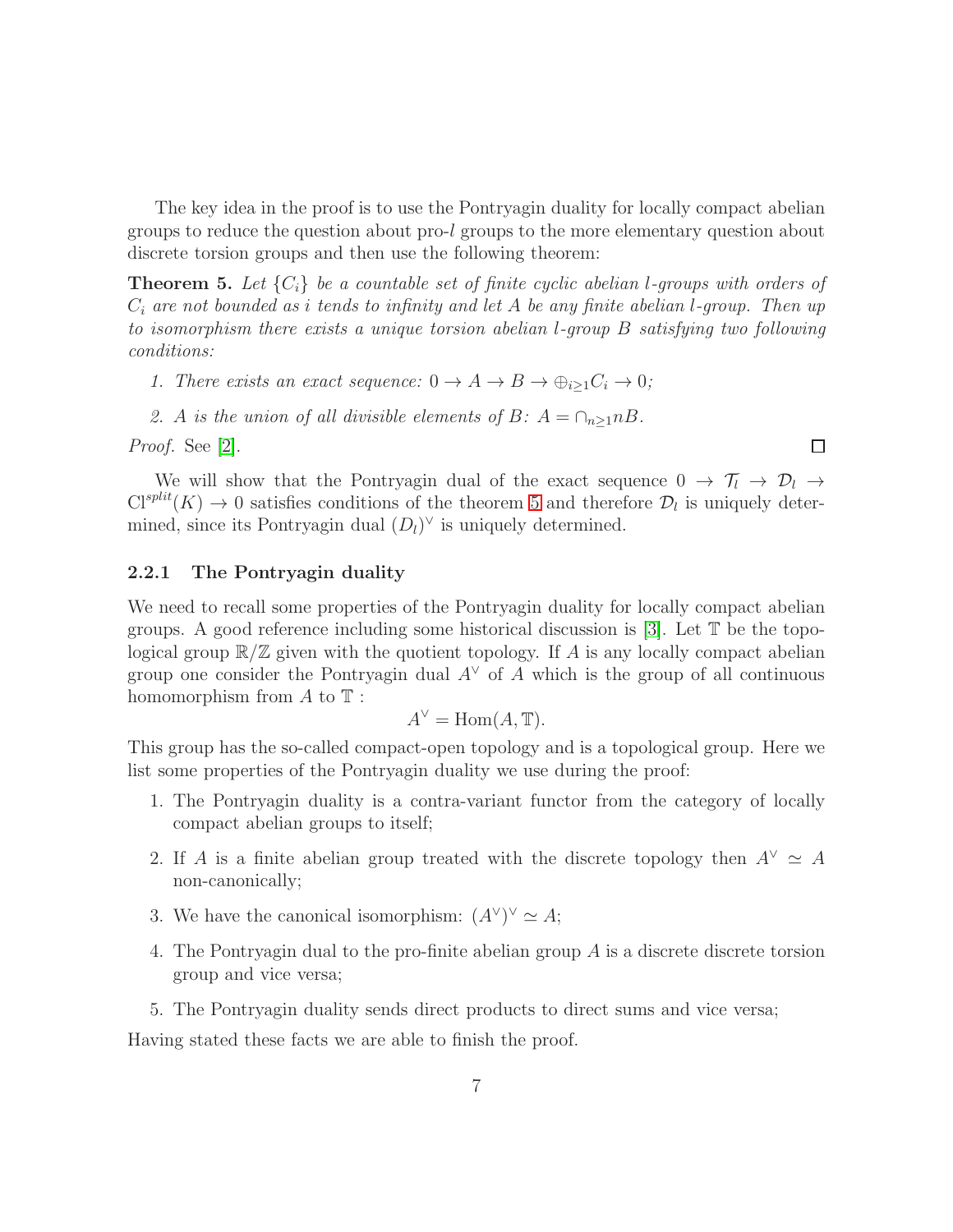#### <span id="page-7-0"></span>2.2.2 The final step

In a settings of the theorem [4](#page-5-0) the multiplication by  $l^n$  map induces the following commutative diagram:



Since any torsion element x of  $\mathcal{D}_l$  is in  $\mathcal{T}_l$  the map from  $\mathcal{D}_l[l^n]$  to  $A[l^n]$  is the zero map and the map from  $\mathcal{T}_l[l^n]$  to  $\mathcal{D}_l[l^n]$  is an isomorphism. Now applying the Pontryagin duality to the above diagram we get:



Note that  $(\mathcal{T}_l)^{\vee}$  is isomorphic to the direct sum of cyclic groups  $(\mathcal{T}_l)^{\vee} \simeq \bigoplus_{k \in \mathbb{N}} \mathbb{Z}/l^k \mathbb{Z}$ and therefore  $\bigcap_n l^n(\mathcal{T}_l)^{\vee} = \{0\}$ . It means we have  $(\bigcap_n l^n(\mathcal{D}_l)^{\vee}) \subset (A)^{\vee}$ . Our goal is to show that  $(\cap_n l^n(\mathcal{D}_l)^{\vee}) = (A)^{\vee}$ .

**Lemma 1.** Given any non-zero element x of  $(A)^\vee \subset (\mathcal{D}_l)^\vee$  and any natural number n there exists an element  $c_x \in (\mathcal{D}_l)^{\vee}$  such that  $l^n c_x = x$ .

Proof. For fixed n consider the above diagram. Since the second row is exact the image of x in  $(\mathcal{T}_l)^{\vee}$  is zero. Then its image in  $(\mathcal{T}_l[l^n])^{\vee}$  is also zero. Since  $(\mathcal{T}_l[l^n])^{\vee} \simeq (\mathcal{D}_l[l^n])^{\vee}$  it means that image of the non-zero element x in  $(\mathcal{D}_l[l^n])^{\vee}$  is zero. Since the second column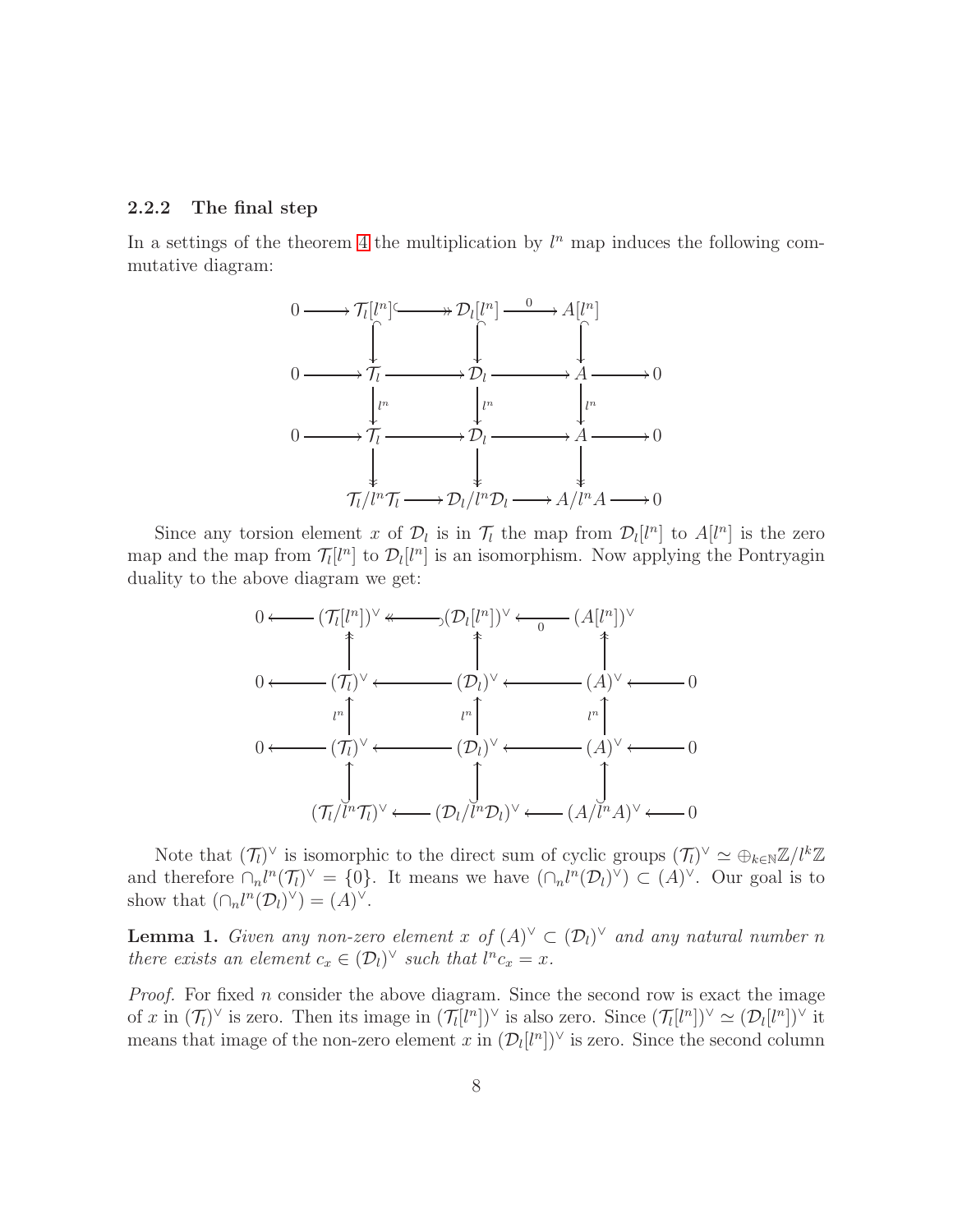is exact this means that x lies in the image of the multiplication by  $l^n$  map from  $(\mathcal{D}_l)^{\vee}$ to  $(D_l)^{\vee}$  and therefore there exists  $c_x$  such that  $l^n c_x = x$ .

It means that we have proved:

**Corollary 3.** The exact sequence  $0 \leftarrow (\mathcal{T}_l)^{\vee} \leftarrow (\mathcal{D}_l)^{\vee} \leftarrow (A)^{\vee} \leftarrow 0$  satisfies conditions of the theorem [5.](#page-6-0)

and therefore  $\mathcal{D}_l$  is uniquely determined since its Pontryagin dual  $(\mathcal{D}_l)^{\vee}$  is uniquely determined by the theorem [5.](#page-6-0)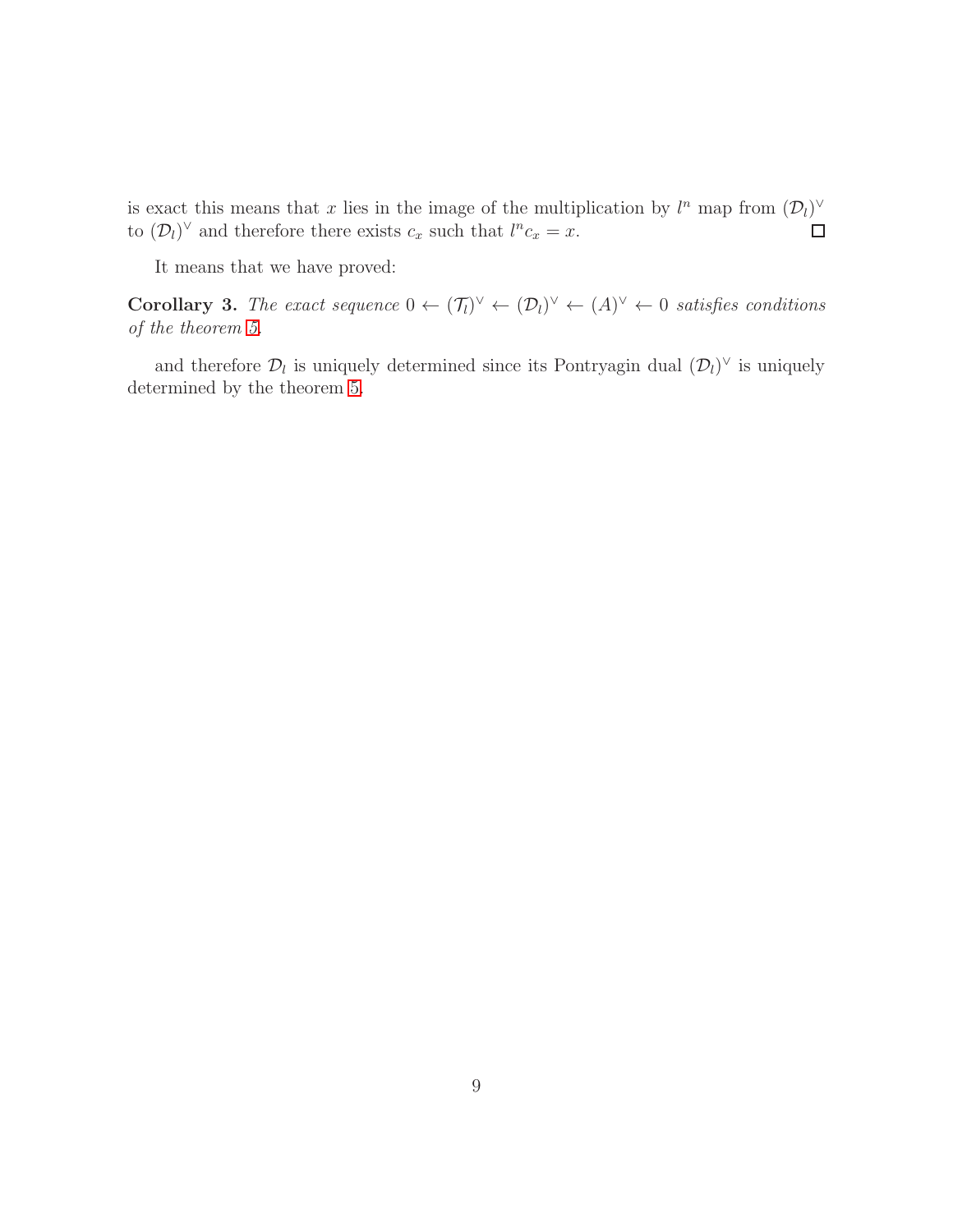## <span id="page-9-0"></span>References

- [1] Athanasios Angelakis and Peter Stevenhagen. Imaginary quadratic fields with isomorphic abelian Galois groups. In ANTS  $X$ —Proceedings of the Tenth Algorithmic Number Theory Symposium, volume 1 of Open Book Ser., pages 21–39. Math. Sci. Publ., Berkeley, CA, 2013.
- <span id="page-9-3"></span><span id="page-9-2"></span>[2] Bart de Smit and Pavel Solomatin. On Abelianized Absolute Galois Group of Global Function Fields. arXiv:1703.05729, 2017.
- [3] Sidney A. Morris. Pontryagin duality and the structure of locally compact abelian groups. Cambridge University Press, Cambridge-New York-Melbourne, 1977. London Mathematical Society Lecture Note Series, No. 29.
- <span id="page-9-1"></span>[4] Midori Onabe. On the isomorphisms of the Galois groups of the maximal Abelian extensions of imaginary quadratic fields. Natur. Sci. Rep. Ochanomizu Univ., 27(2):155–161, 1976.